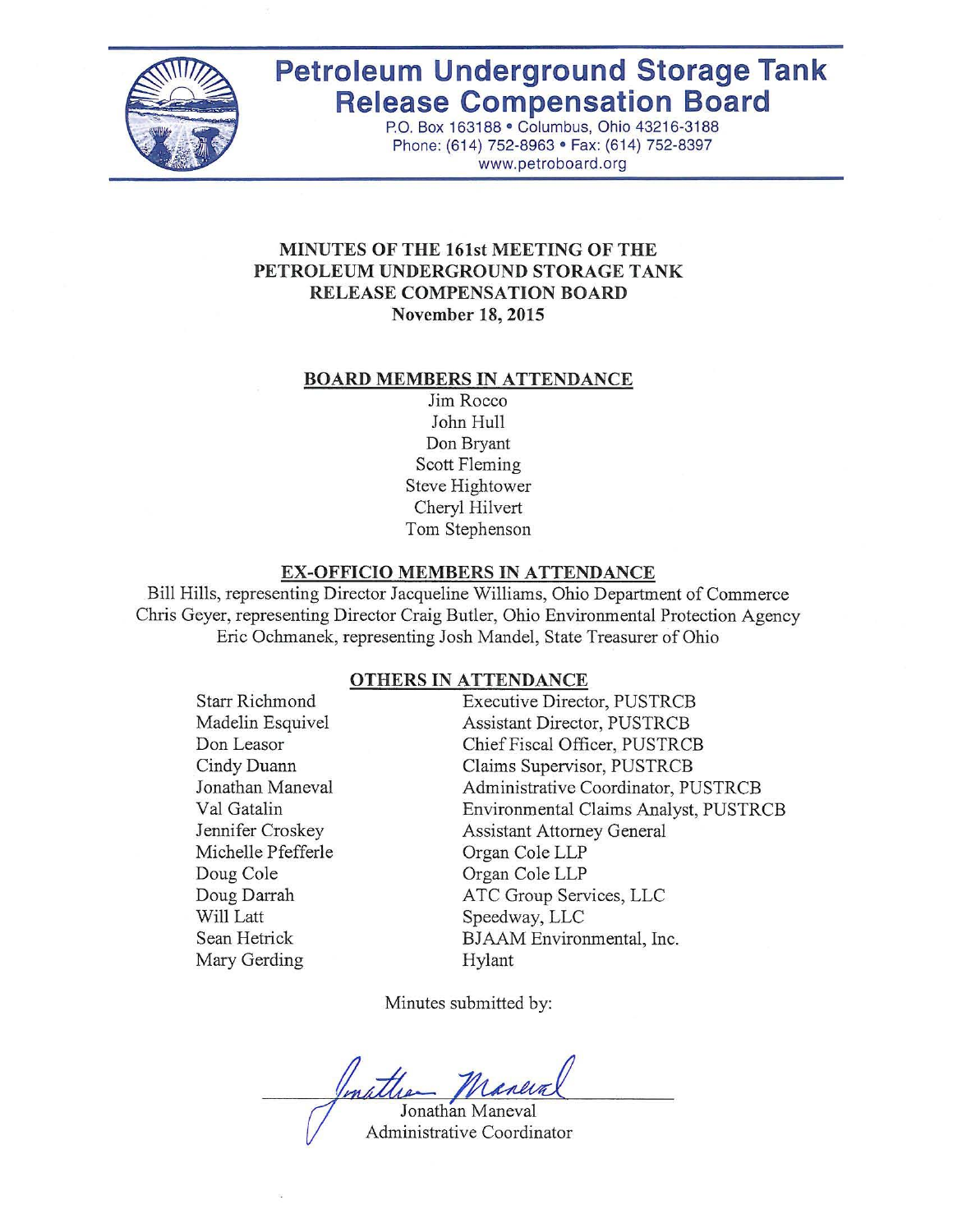# **Call to Order:**

Chairman Rocco convened the one hundred sixty-first meeting of the Petroleum Underground Storage Tank Release Compensation Board on Wednesday, November 18, 2015.

The following members were in attendance: Jim Rocco; John Hull; Don Bryant; Scott Fleming; Steve Hightower; Cheryl Hilvert; Tom Stephenson; Bill Hills, representing Director Jacqueline Williams, Ohio Department of Commerce; Chris Geyer, representing Director Craig Butler, Ohio Environmental Protection Agency; and Eric Ochmanek, representing Josh Mandel, State Treasurer of Ohio.

# **Minutes:**

Chairman Rocco asked if there were any comments or questions regarding the minutes from the September 9, 2015 Board meeting, and there were none. Mr. Hightower moved to approve the minutes. Mr. Geyer seconded. A vote was taken and all members voted in the affirmative. The minutes were approved as presented.

# **BUSTR Report:**

Chairman Rocco called upon Bill Hills, Bureau Chief, to present the Bureau of Underground Storage Tank Regulations (BUSTR) report.

Mr. Hills reported a field inspector that had been on leave for approximately eight months had recently returned to light duty service. He said the inspector has been able to perform some necessary reinspections of underground storage tank (UST) facilities, and added that having the inspector return to work has been very beneficial to the Bureau given two inspector positions were lost as a result of budget cuts.

Mr. Hills said a third responsible party search program is underway, and about half of the 200 petroleum UST release sites being researched through the program had been distributed to the vendors. This program is used to identify UST owners and operators that are responsible for the investigation and cleanup of petroleum releases from USTs.

Mr. Hills said the State Fire Marshal and Ohio Environmental Protection Agency (OEPA) are working with the Department of Development to create guidelines for the use of \$20 million for the potential cleanup of Class C release sites. He explained that BUSTR determines a site to be a Class C site when a release from a petroleum UST system has been confirmed, and there is no viable owner to undertake or complete the necessary corrective actions.

Mr. Hills reported that grant monies were available for improvements to the OTTER (Ohio Tank Tracking & Environmental Regulations) database. He said the upgrade project is in an expedited bidding process with the Department of Administrative Services as the money is to be expended before June 30, 2016.

Mr. Hills said BUSTR's field inspector supervisors are providing installer refresher courses and other training at classes and workshops. He added that certified installer and certified inspector courses will be held at the State Fire Marshal Academy in the first and last weeks of February 2016.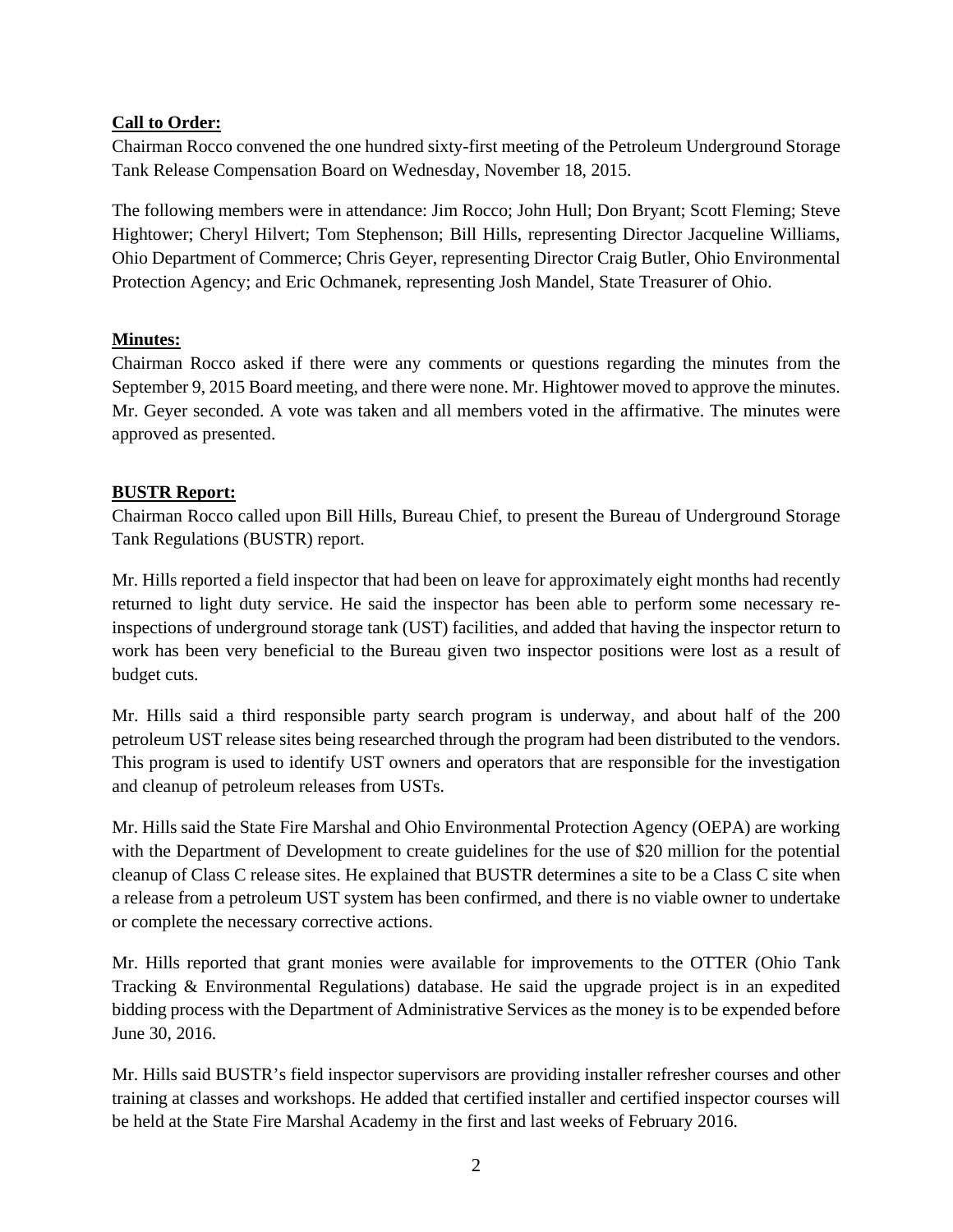Mr. Hills reported for the week ending November 9, 2015, there were 54 new inspections performed for a total of 6,435 inspections for the three-year inspection cycle ending June 30, 2016. He noted that about 910 inspections are to be completed by June 30, 2016, and the inspectors are on track to meet the deadline. He said that seven NFAs (no further actions) were generated during this same time period for a total of 46 for the grant cycle ending September 30, 2016.

Mr. Hills stated that, as of November 9, 2015, there were 21,742 registered USTs and 3,676 owners of 7,381 registered facilities. He said since the origination of the BUSTR program, the number of NFAs issued is just under 29,000.

Mr. Hills briefly summarized BUSTR's plans to address the regulatory changes made to the federal UST rules which were released by the U.S. EPA in June of 2015. He explained that BUSTR's personnel are working diligently to review and interpret the intent of the federal rule revisions in order to identify which regulatory changes may require amendments to the State Fire Marshal's administrative rules. He said following the staff's evaluation, a plan will be developed, and any draft rule amendments will be made available to stakeholders for public comment. He said the goal is to update both the release prevention and corrective action rules together, and to file any necessary amendments at the same time.

Chairman Rocco pointed out that because certain provisions of the federal rules became effective on October 13, 2015, tank owners and operators must now comply with both the new federal rules and State Fire Marshal's rules, whichever is more stringent. He said until BUSTR is able to address the differences, it will be a real challenge as there is likely to be some confusion of whether it is appropriate to follow the federal or Ohio rules. Vice-chairman Hull questioned whether a tank owner would be considered to be in compliance by the Board if it only maintained compliance with the State Fire Marshal's rules. Chairman Rocco responded saying his interpretation is that the owner would be considered compliant, because the Board's rules specifically refer only to Ohio statutes and Ohio rules.

# **Financial Report:**

Chairman Rocco called upon Don Leasor, Chief Fiscal Officer, to present the financial reports.

# *Audit Update*

Mr. Leasor said the auditors from Kennedy Cottrell Richards completed their in-house portion of the audit in October, and the goal was to present the audited financial statements at the meeting in order to meet the Auditor of State's December 31, 2015 submission deadline. However, a new standard from the Governmental Accounting Standards Board was implemented which requires significant changes to the financial reporting of net pension liability in the statements, and additional time was needed for its preparation. He said the Auditor of State approved a request to extend the filing deadline to January 29, 2016, and it is expected that the audit will be presented at the January Board meeting. He noted that Kennedy Cottrell Richards would be providing additional services that were outside the scope of the audit in order to address the requirements of the new accounting standard.

# *August and September Financials*

Mr. Leasor said the August and September financials were emailed to each member. He asked if there were any questions or concerns regarding these reports, and there were none.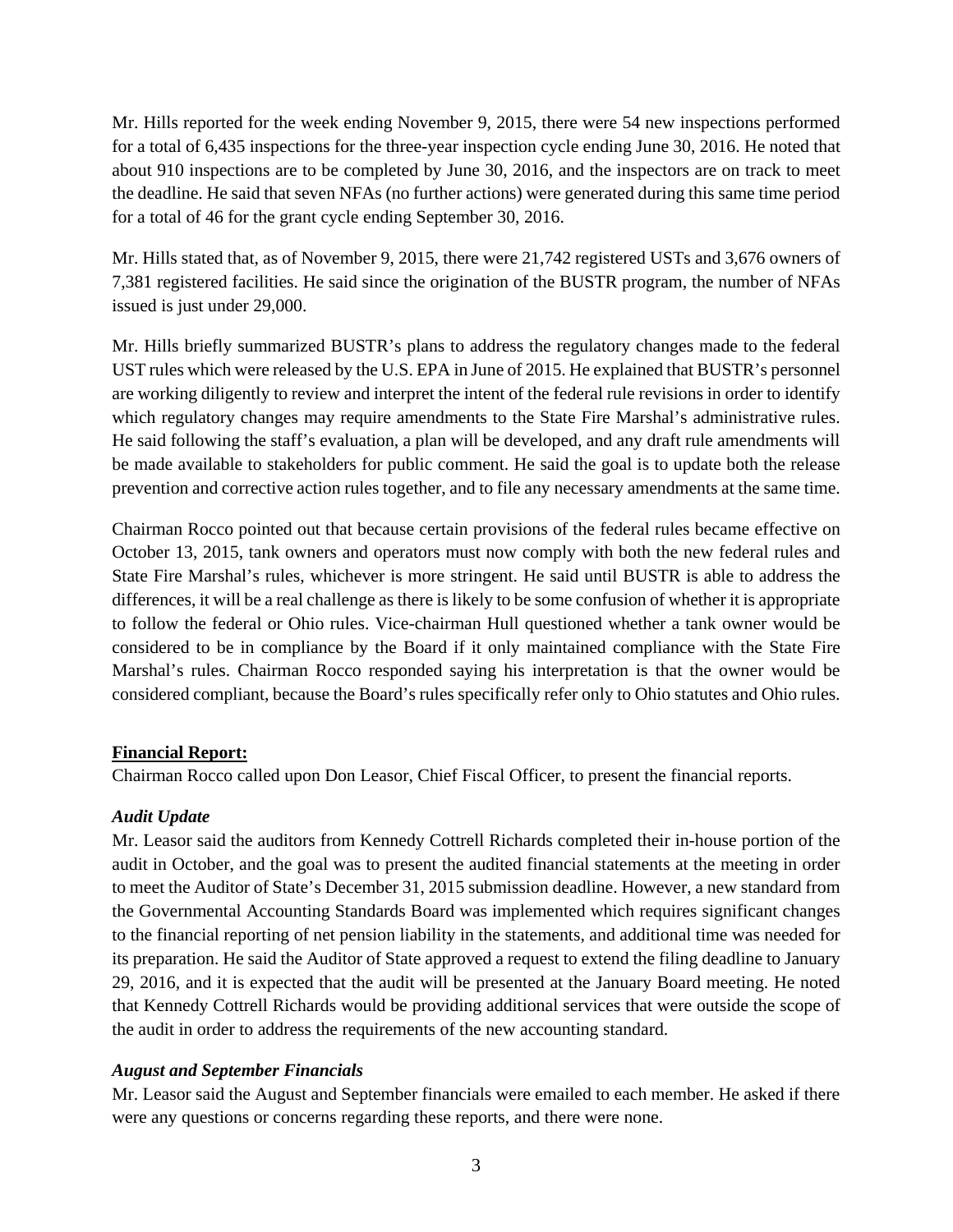Mr. Leasor reported that, as of November 17, 2015, the unobligated account balance is about \$24.7 million. He said this amount includes \$16.7 million in STAR Ohio (State Treasury Asset Reserve of Ohio) and the \$8 million invested in U.S. treasuries and U.S. agency callable bonds. He said the obligated account balance for the payment of claims is just under \$6.4 million.

Mr. Leasor said tank revenues would be discussed as part of his fee statement statistics report.

Mr. Leasor said the claims expense for September was approximately \$573,000, and to date, approximately \$2,619,000 had been paid for claims for fiscal year 2016.

Mr. Leasor reported that, as of September 30, 2015, we are one quarter into the fiscal year. He said operating expenses for September were approximately \$142,000. He pointed out that, as of September 30, 2015, postage expenses were 60% of the amount budgeted. He said this was due to postage fees for the final quarter of fiscal year 2015 being paid in July of fiscal year 2016. He said these charges include fees for the annual fee statement mailing which is sent by certified mail.

Mr. Leasor said expenses for office supplies were 33% of the amount budgeted. He noted that the remaining costs of the chairs that were purchased for the Board room had been paid in the month of September, and that new guest chairs would be purchased in the near future.

Mr. Leasor reported that depreciation expenses were 30% of the amount budgeted due to several items becoming fully depreciated during the first half of the fiscal year. This accounts for depreciation expenses of approximately \$590 per month, and therefore, monthly depreciation expense is expected to decline in the coming months.

Mr. Leasor pointed out that some of the expenses were below the amounts anticipated for the end of the first quarter of the fiscal year, including printing and copying which is historically low in the first quarter, but will increase with the publication of the newsletter. He added that the majority of the printing costs are incurred in the fourth quarter as a result of the printing of the annual fee assessment statements.

Mr. Leasor stated the legal and professional line item is below the anticipated amount. However, this will increase when the first quarter costs associated with the Assistant Attorney General and auditing services are invoiced. He said there has been minimal travel for legal related matters during the first quarter, which resulted in travel expenses also being below budget. He said the telephone expense was below budget due to September's invoice being paid in October.

Mr. Leasor said all other expenses are where they should be at this time in the fiscal year.

#### *Fee Statement Statistics*

Mr. Leasor said, as of November 17, 2015, the per-tank fees collected were approximately \$9.3 million, which represents 97% of the billed amount. He said between July 1, 2015 and November 17, 2015, \$202,000 was collected for prior years' fees, net of refunds of \$35,000.

Mr. Leasor said for the 2015 program year, 15,700 tanks were billed at the standard deductible (\$55,000) per-tank fee and about 5,500 tanks were billed at the reduced deductible (\$11,000) per-tank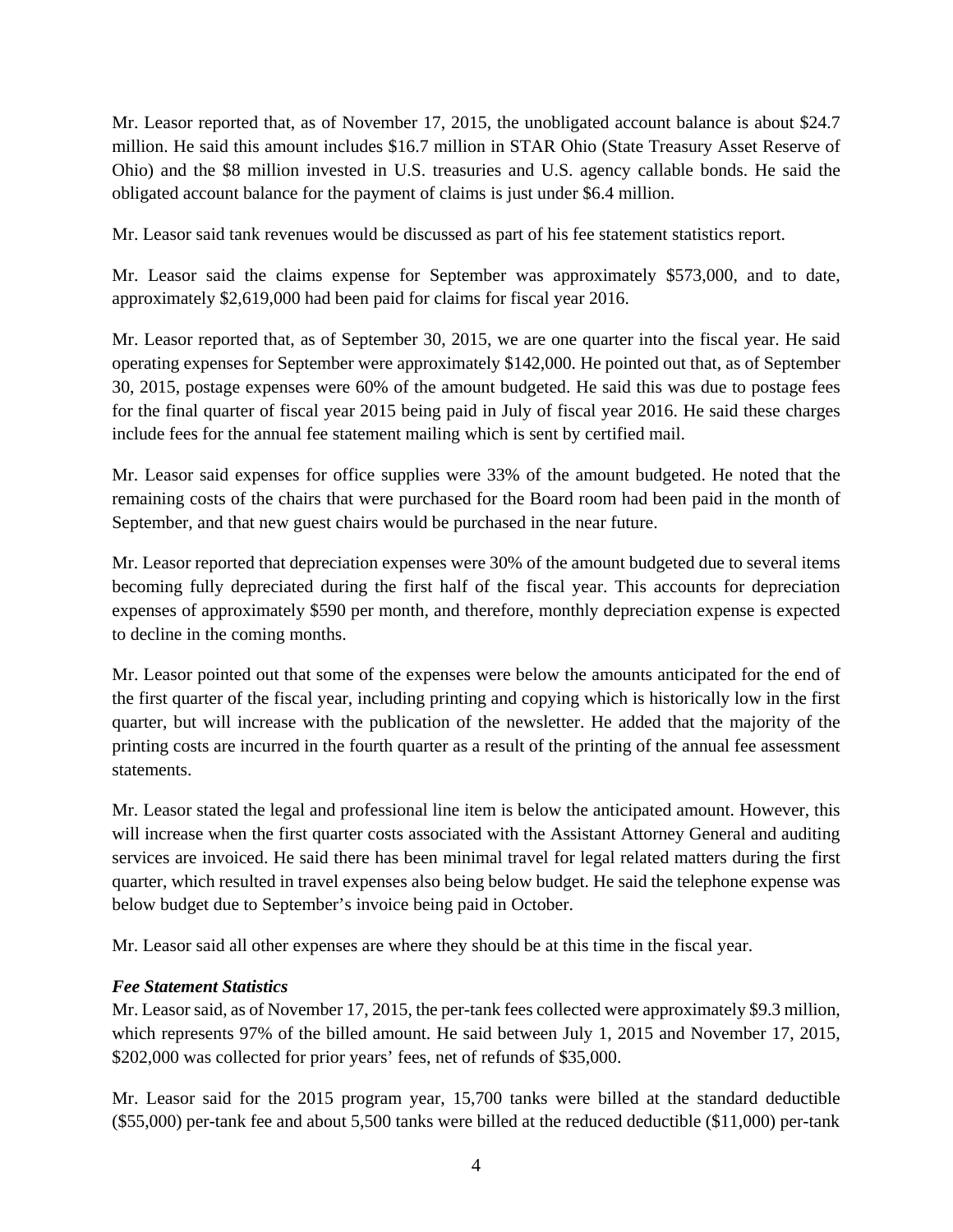fee. Mr. Leasor said, as of November 17, 2015, the fees have been paid at the standard deductible rate for just over 14,700 tanks and at the reduced deductible rate for about 5,600 tanks. He said fees for a total of 20,375 tanks have been paid by 3,197 owners. He said this compares to fees being paid for 20,400 tanks by 3,199 owners for the same period of time in the prior year.

Mr. Leasor said for the program year ended June 30, 2015, fees have been paid for a total of 20,770 tanks by 3,283 owners.

Mr. Leasor said the \$9.5 million collected to date represents 100% of the \$9.5 million budgeted for the current 2015 program year. He said similarly, so far for program year 2015, fees have been received for 100% of the 20,350 tanks budgeted. Chairman Rocco said the percentage of tanks paid is likely the highest it has ever been at this time in the program year. Mr. Leasor agreed and explained that the budget had been built with the anticipation that 250 fewer tanks would be paid in comparison to the prior program year. He said that we did not experience the anticipated reduction in the number of tanks, which is the primary reason for the high percentage of tanks paid.

# **Compliance and Fee Assessment Report:**

Chairman Rocco called on Madelin Esquivel, Assistant Director, to present the compliance and fee assessment report.

Ms. Esquivel reported as of October 31, 2015, refunds totaling \$34,120 have been paid to 36 owners for the 2015 program year, which began July 1, 2015. She said a total of \$31,515 was used to offset prior years' outstanding fees. She said the combined amounts total \$65,635, which represents 29% of the \$225,000 refund goal set for the 2015 program year.

Ms. Esquivel said, as of October 31, 2015, a net total of \$81,386 had been collected by the Attorney General's Office and Special Counsel.

Ms. Esquivel said, as of October 31, 2015, 125 accounts totaling \$394,370 have been certified to the Attorney General's Office for collection. She said that this amount represents outstanding prior years' fees that were identified as a result of account reconciliations. She said the next certification will occur in January 2016 and will include any unpaid 2015 program year's fees.

Ms. Esquivel said 10 Orders Pursuant to Law and two Determinations to Deny a Certificate of Coverage are under appeal. She said one hearing is scheduled, and all other appeals are under review.

Ms. Esquivel said that three Ability to Pay Applications are pending review. The Ability to Pay program allows former UST owners experiencing financial difficulty to apply for and receive a determination of their ability to pay delinquent fees.

Ms. Esquivel reported that Applications for Certificates of Coverage were mailed to 3,418 owners for program year 2015. She said 2,923 Certificates of Coverage had been issued thus far for program year 2015. She said there are 282 Applications for Certificates of Coverage currently in process. She said Notices of Pending Denial had been issued to 28 owners for the applications for which deficiencies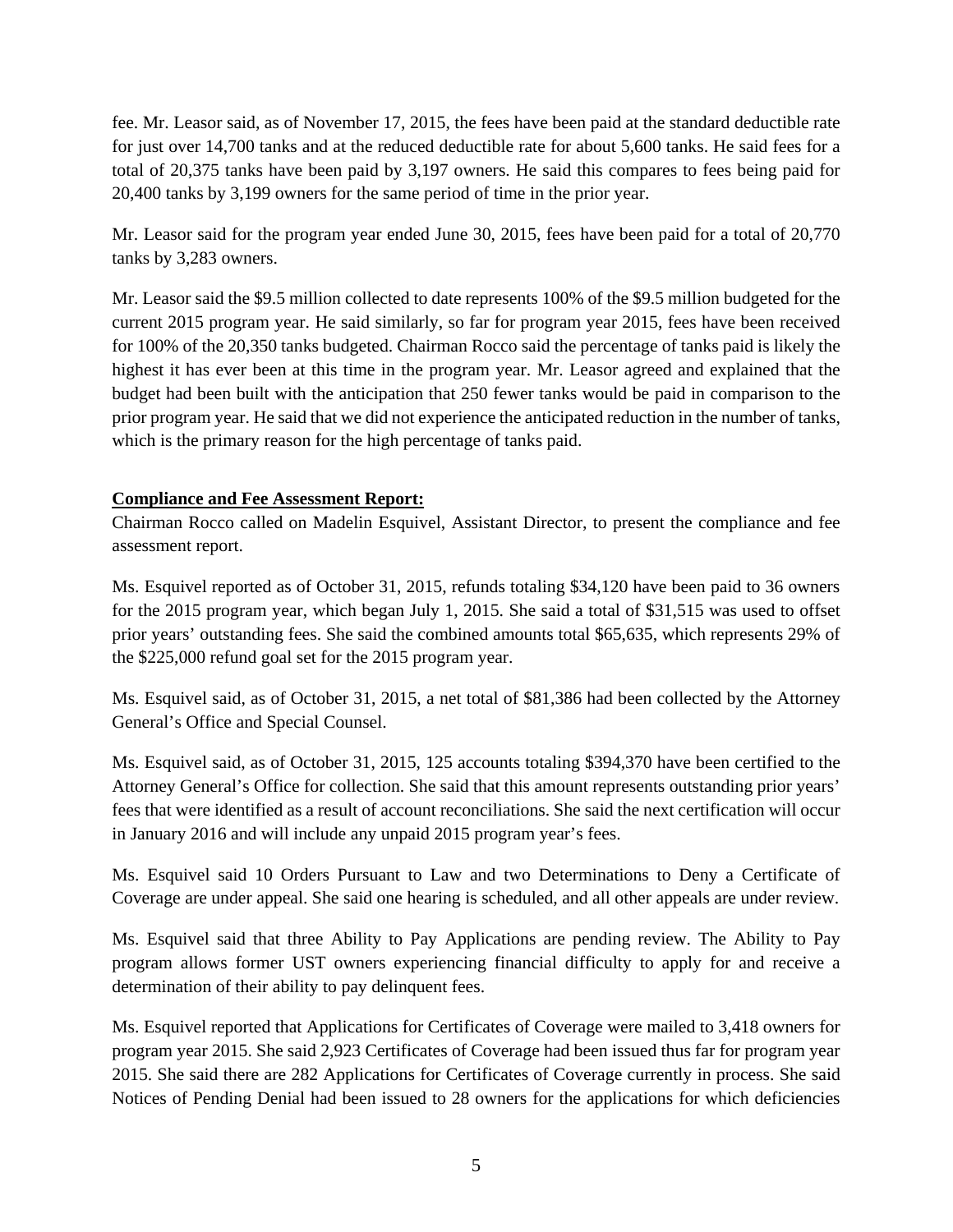were identified. She noted, as of October 31, 2015, no Determinations to Deny a Certificate of Coverage had been issued for the 2015 program year.

Ms. Esquivel stated that there are 59 uncashed refund checks that total \$49,307. She said there is \$29,940 in refunds pending for 25 owners from whom more information has been requested.

Vice-Chairman Hull asked whether the financial projections that are used for establishing the annual fee amounts and building the budgets account for the \$1.3 million of pending refunds and the outstanding unpaid fees that have been certified to the Attorney General's Office for collection. Mr. Leasor responded explaining that the financial projections account for an estimate of prior years' tank fees that are anticipated to be received. In addition, the anticipated tank fee revenue is decreased by the amount of refunds that are expected to be paid annually.

# **Claims Report:**

Chairman Rocco called on Cindy Duann, Claims Supervisor, to present the claims report.

Ms. Duann said, as of November 2, 2015, the total maximum liability of in-house open claims is \$30.2 million. She said using the historical claim payout ratio of 75%, the actual anticipated claim liability of unpaid in-house claims is about \$22.7 million.

Ms. Duann reported that, as of November 2, 2015, a total of 2,337 Fund eligible sites had received no further action status with an average cleanup cost of \$130,600 per site. She pointed out that 19% of these sites were cleaned up exclusively under BUSTR's risk based corrective action (RBCA) rules and had an average cleanup cost of about \$72,350 per site.

Ms. Duann said, as of November 2, 2015, a total of 1,557 claims with a total face value above the deductible amount were pending review. She said during the previous two months 38 requests for more information were issued in order to obtain documentation necessary to review and settle the claims. She said this is a much higher number of requests for more information in comparison to previous months, and may be a result of claims being submitted by new consultant personnel who are unfamiliar with the Board's claim documentation requirements.

Ms. Duann reported that 13 claim settlement determinations were under appeal, and in general, the number of claims settlements that are being appealed has been decreasing.

Ms. Duann reported that during the last four months, 290 claim applications were received and 313 claims were either settled or closed. She said the average claim payout ratio has remained at about 76.8% of the net value. She said similarly, the average of claimed costs that are disallowed remains at 18% of the face value.

Ms. Duann said that on average, claims are being reviewed and settled within eight to nine months of being received. Chairman Rocco said the staff has made considerable progress in processing claims at a faster rate, and this represents a fairly substantial reduction to the timeframe for which claim submissions are settled. Mr. Hightower asked if an optimum timeframe for claims to be settled has been established, and whether the wait time could be reduced to five or six months. Ms. Duann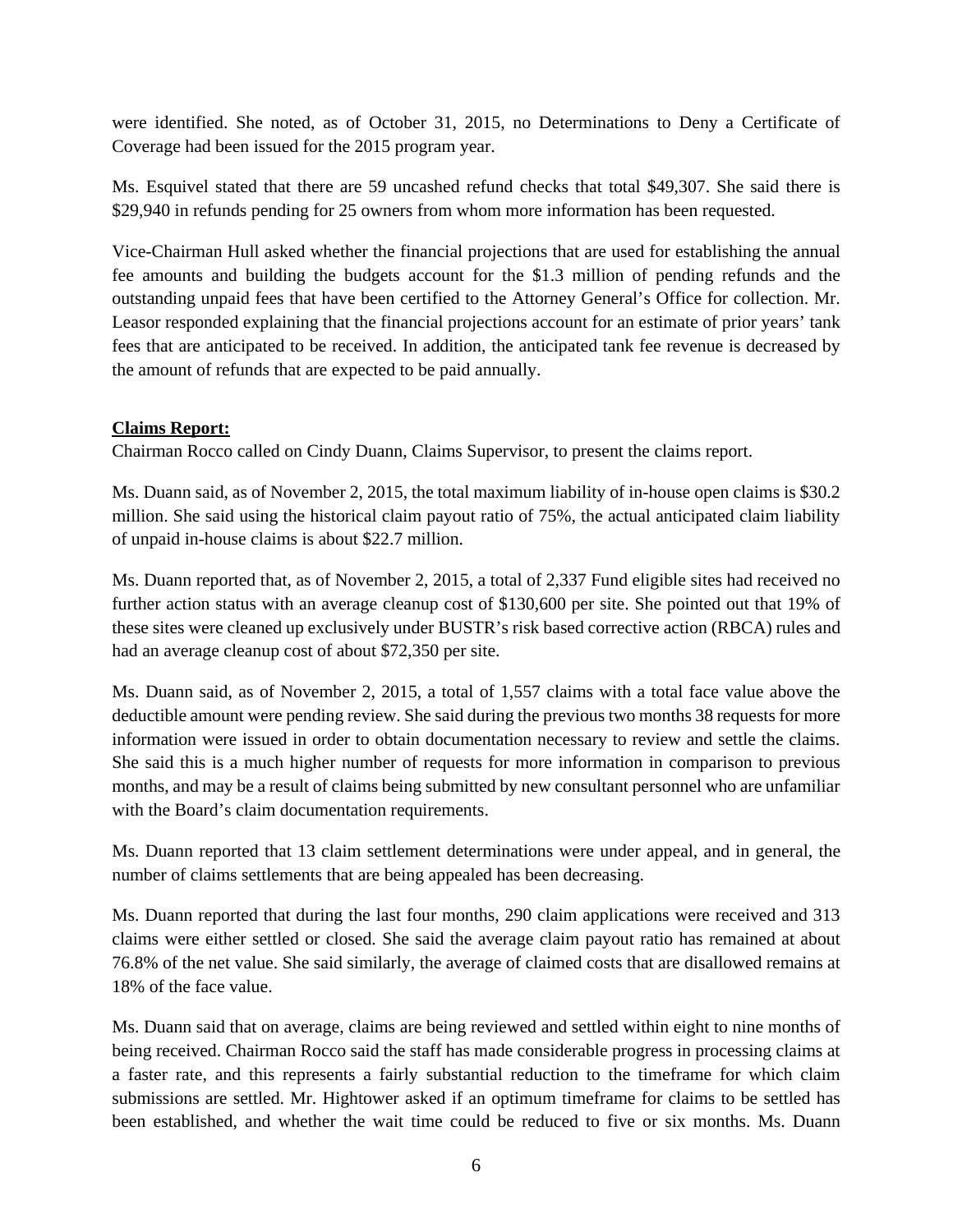responded explaining that certain uncontrollable factors including the number of claims being submitted and the quality of the claim submissions greatly affect the average wait time. She said the submission of incomplete claims for which missing or additional information must be requested considerably slows down the review process. She noted that for owners that have been granted hardship status, the claims are being settled within one month.

Ms. Duann said that during the last four months, 21 eligibility applications were received and that 30 eligibility determinations were issued. She highlighted that an unusually high number of 14 applications were submitted in the month of August, and a record high number of 13 determinations were issued in the month of October. She said five determinations were for older applications with difficult issues that were denied. She said, as of November 2, 2015, nine applications were pending review, and three determinations to deny eligibility were under appeal.

Ms. Duann said there is a typographical error on the Cost Pre-Approval Statistics Report, and it should be dated November 2, 2015, rather than October 1, 2015. Ms. Duann said, as of November 2, 2015, a total of 43 requests for cost pre-approval had been received in the 2015 program year, and 50 cost preapproval notifications were issued. There are 30 cost preapproval requests currently pending review. She said the trend is that fewer requests for cost pre-approval are being received in comparison to previous years.

Mr. Hills questioned why the average claim payout for the above and below deductible sites is only about \$23,000, when the average clean-up cost is about \$72,350 per site. Ms. Duann explained that the majority of the amount the Fund does not pay is attributed to the deductible (\$55,000) and reduced deductible (\$11,000). In addition, the tank owner is responsible for any disallowed costs such as late filed costs and claimed costs not associated with corrective actions.

#### **Finance Committee Report:**

Chairman Rocco said that prior to the Board meeting the Finance Committee met to review the Fund's five-year financial projections and to discuss the annual per-tank fee and deductible amounts for the upcoming program year. He said that as a result of these discussions, the committee recommended to the Board that no change to the per-tank fee or deductible amounts be implemented for program year 2016. He noted that as a result of the fee decreases in program years 2014 and 2015, the Fund's operating revenues have decreased by about \$4 million annually, and looking into the future it is anticipated that revenues will become less than expected expense projections which will result in a reduction to the unobligated balance.

Chairman Rocco said the committee will monitor how regulatory changes resulting from the new U.S. Environmental Protection Agency (U.S. EPA) rules and any new BUSTR rules might affect the Fund's long-term liability, and they will review the fee and deductible structure again next year to determine whether changes are needed. He asked if there were any questions concerning the recommendation, and there were none.

Chairman Rocco reported that about \$16 million of unobligated monies is currently held in the STAR Ohio account, and the committee discussed investing additional monies outside of STAR Ohio since it would likely yield higher returns. He reminded members that the Board invested \$8 million from the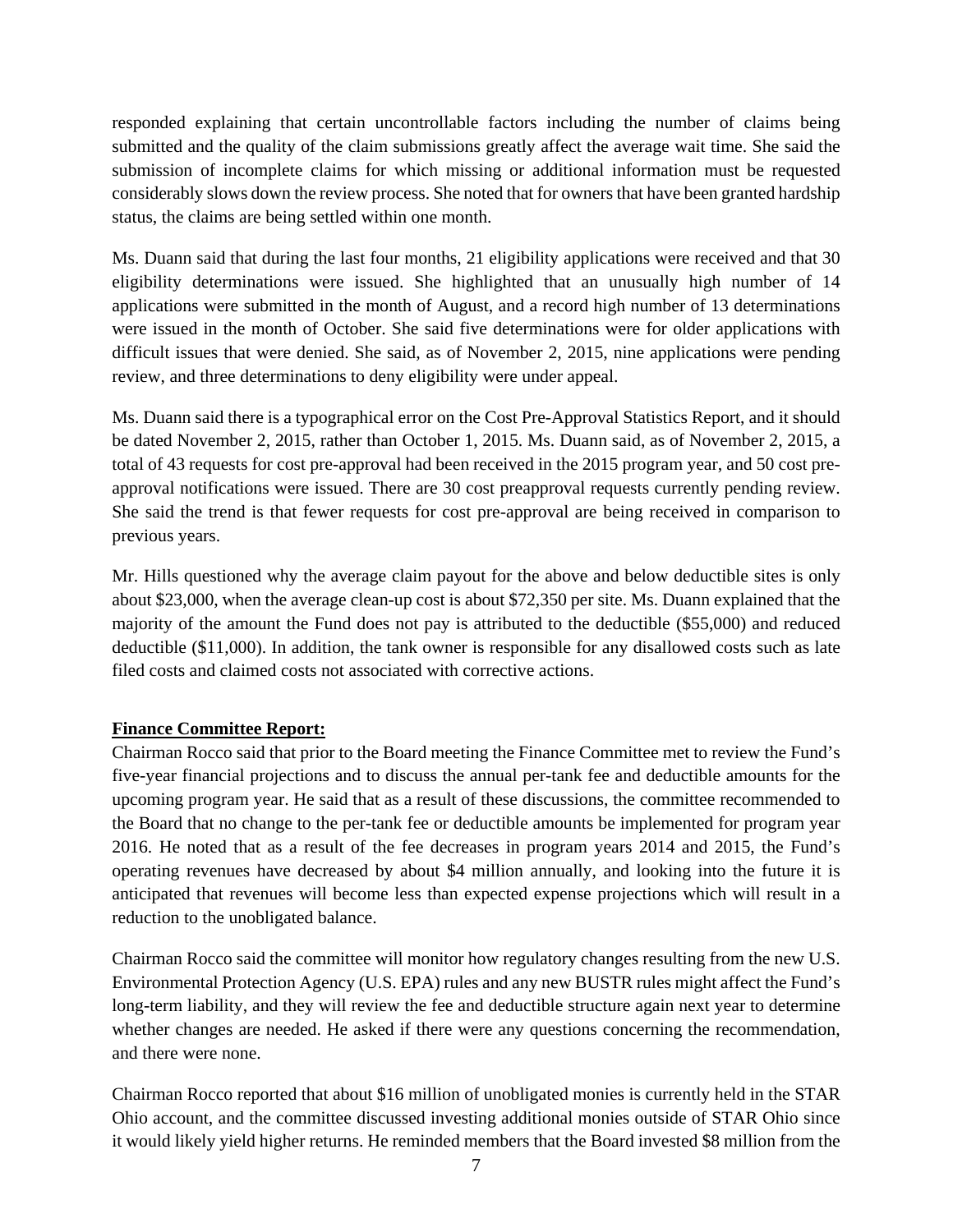unobligated STAR Ohio account into U.S. treasuries and U.S. agency callable bonds, and these investments are laddered over a three-year period so that a portion of the investments mature annually.

Chairman Rocco said the committee has asked the State Treasurer's Office to work with the Board's Executive Director and Chief Fiscal Officer to come up with a new comprehensive investment strategy to maximize yields and to present a recommendation at the January Board meeting.

#### *Hardship Applications*

Chairman Rocco called upon Ms. Richmond to present the hardship applications.

Ms. Richmond stated that the Board's rule 3737-1-08 provides for an owner experiencing financial hardship to apply for hardship status with the Fund. She said granting hardship status allows for the acceleration of the review of the claims submitted by the owner. Ms. Richmond noted that granting hardship status does not increase the amount of reimbursement to the tank owner. She stated by accelerating the review of the claim, it reduces the financial burden the owner would experience if the claims were reviewed and settled in the normal course of business. She said, once granted, the hardship status remains in effect for a one-year period and at that time, the owner may reapply for hardship status.

Ms. Richmond stated that in determining hardship status, the application and a minimum of two years of income tax records are reviewed. She said, in addition, a U.S. EPA financial capacity test is used to evaluate the owner's cash flow and determine if the owner is able to carry debt, in which case, the owner could finance the costs of corrective actions over time.

#### **Claim # 10574-0001/05/28/15, Owner – Thomas Brewster**

Ms. Richmond said Thomas Brewster is the responsible person for a 2015 release that occurred at 1937 Tennyson Road in Piketon, Ohio, and the release was discovered during the removal and replacement of USTs at the facility. She said this is his first request for hardship status.

Ms. Richmond said the corrective action work expected to be conducted over the next year is estimated to cost \$30,000.

Ms. Richmond said that based on the information provided in the hardship application, Mr. Brewster's income from the facility and social security is \$45,000 annually, which only slightly exceeds his household living expenses of \$42,000. She noted the properties listed on the application include two farms with survivorship deeds that are now operated by his sons, and he receives no income from these properties. She said other properties are adjacent to the facility and include a restaurant, which closed over a decade ago, and a storage facility, from which he receives \$1,400 annually. She said at the time the application was completed, Mr. Brewster report cash savings of \$100,000. However, he used a large portion of his savings to pay the cost to replace the UST systems.

Ms. Richmond said the U.S. EPA model indicates he could afford corrective action costs of approximately \$8,300, however this is only 28% of the anticipated costs for the next year, and therefore recommended the Board approve the application and grant hardship status to Mr. Brewster. Mr. Bryant so moved and Ms. Hilvert seconded.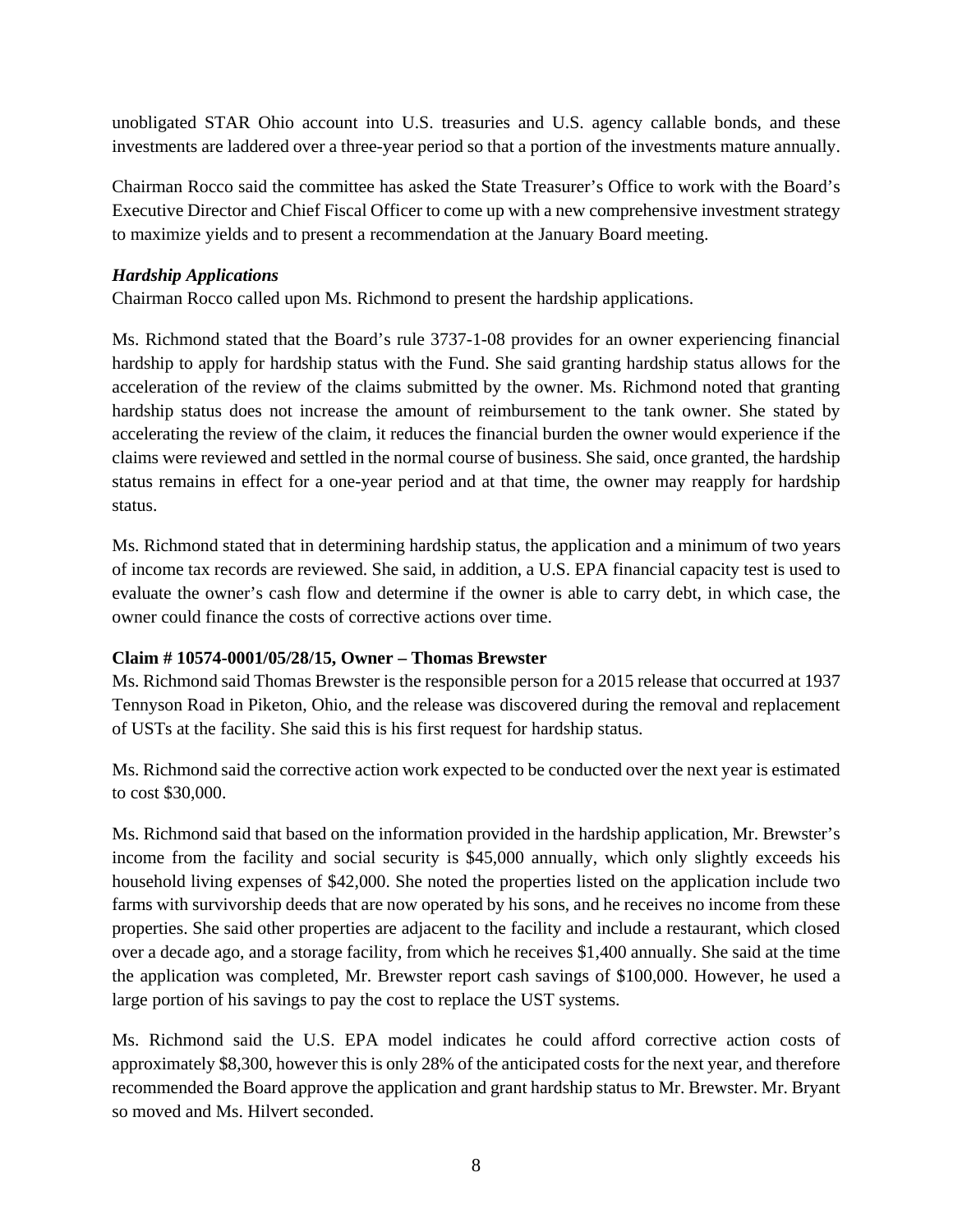Mr. Stephenson commented that although the model indicates the corrective action work could not be afforded, it is likely that financing is accessible given the considerable expense to replace the UST system. Vice-Chairman Hull added that he had an issue with the applicant foregoing potential income by charging no rent to his sons for the use of the farm properties. Ms. Richmond said she raised similar concerns during the review of the application, and spoke extensively with the Chief Fiscal Officer and Chairman Rocco whether to recommend granting hardship status. She explained that in order to be consistent, a decision was made to apply the same review standards that have historically been used to test the financial capacity of the responsible person's ability to pay the cleanup costs. However, the Finance Committee would discuss the hardship program at its January meeting, and look at the standards used to evaluate the need for hardship status. She said any recommended changes may result in certain applications being denied in the future. Mr. Stephenson and Vice-Chairman Hull were agreeable with this approach.

Chairman Rocco asked if there was any further discussion concerning the application, and there was none. A vote was taken to grant hardship status and all members voted in the affirmative. The motion passed.

# **Claim # 18752-0001/06/11/08, Owner – Charles Hanrahan**

Ms. Richmond said that Charles Hanrahan is the responsible person for a 2008 release that occurred at 3718 Lawrenceville Drive in Springfield, Ohio. She said this is his sixth request for hardship status.

Ms. Richmond said to date, the Fund has reimbursed about \$400,000 to cleanup this release, and one claim with a face value of \$59,000 is pending review. She noted that based on the information provided in the hardship application, the estimated cost of corrective actions for the next year is \$130,000.

Ms. Richmond said the tanks were removed in June of 2008, and soil tests performed at the time of removal revealed contamination at the site. She noted that Mr. Hanrahan currently leases the facility to an automotive repair shop for \$600 per month. She said Mr. Hanrahan's household income is \$67,000, which exceeds his living expenses and debt payments by \$20,000 per year.

Ms. Richmond said that earlier this year, Mr. Hanrahan sold a property increasing his cash on-hand. However, the proceeds he received from the sale are insufficient to cover the anticipated corrective action costs. Further, the U.S. EPA model indicates he can only afford additional costs of \$13,000, which, again, is insignificant in comparison to the anticipated costs of \$130,000. She recommended the Board approve the application and grant hardship status to Mr. Hanrahan. Vice-Chairman Hull so moved and Mr. Geyer seconded. A vote was taken and all members voted in the affirmative. The motion passed.

#### **Claim # 19104-0001/10/30/14 Owner – American United Oil Inc.**

Ms. Richmond said American United Oil Inc. is the responsible party for a 2014 release that occurred at 342 East Main Street in Ashland, Ohio. She said, as an owner of 50% of American United Oil Inc., Steve Najar is requesting the Board grant hardship status to American United Oil Inc. She said this is the first request for hardship status.

Ms. Richmond said American United Oil Inc. currently has seven unsettled claims in-house with a face value of \$157,000. Additionally, the cost of corrective action work expected to take place over the next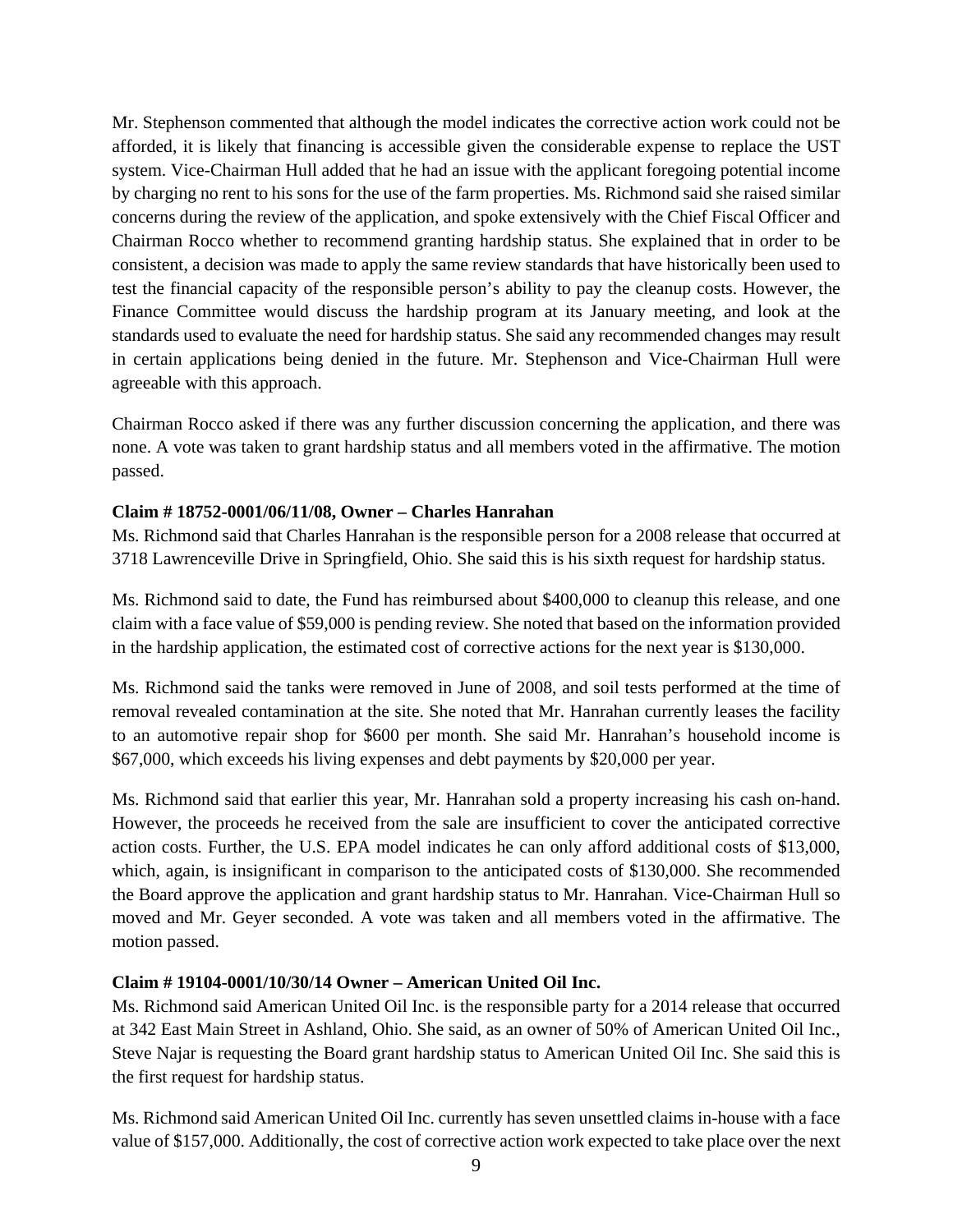twelve months is \$80,000. She said the corporation's net income is \$30,000 annually, which is 37% of the anticipated costs for the next year. Based on the information provided in the hardship application, the U.S. EPA financial model for corporations, known as ABEL, estimates a less than 50% probability the corporation can afford \$80,000 in corrective actions costs.

Ms. Richmond recommended the Board approve the application and grant hardship status to American United Oil Inc. Vice-Chairman Hull so moved and Mr. Stephenson seconded. A vote was taken and all members voted in the affirmative. The motion passed.

# **Claim # 21011-0001/04/21/09, Owner – New Vulco Manufacturing & Sales Co. II, LLC**

Ms. Richmond said New Vulco Manufacturing and Sales Co. II, LLC is the responsible person for a 2008 petroleum release that occurred at 298 West Main Street in Lynchburg, Ohio. She said, as a member of the LLC, Kurt Maurer submitted the hardship application requesting the Board grant hardship status to New Vulco. She said this is its second request for hardship status.

Ms. Richmond said to date, the Fund has reimbursed \$23,500 for the costs of corrective action for this release, and the corrective action work expected to be conducted over the next year is estimated to cost \$75,000.

Ms. Richmond said the tanks were removed in April of 2009 and the business was closed at that time. She noted that New Vulco has not generated any income since that time, and it has been unable to find a party interested in purchasing the property. She said the company has no revenue or other assets, and the only available source of funding is another corporation owned by the members of the LLC. She explained that each is a separate legal entity, and only the income and assets of the corporation submitting the hardship application may be used as part of the review of the hardship application.

Ms. Richmond said based upon the information provided in the hardship application, the ABEL model estimates a probability of less than 50% that New Vulco could afford \$75,000 in corrective action costs.

Ms. Richmond recommended the Board approve the application and grant hardship status to New Vulco. Vice-Chairman Hull so moved and Mr. Bryant seconded. A vote was taken and all members voted in the affirmative. The motion passed.

# **Claim # 22239-0001/08/03/15 – Harjasneet, LLC**

Ms. Richmond said Harjasneet, LLC is the responsible party for a 2015 release that occurred at 4871 Dixie Highway in Fairfield, Ohio. She said, as a member of the LLC, Harmit Singh is requesting the Board grant hardship status to the LLC, and this is its first request for hardship status.

Ms. Richmond said in August of 2015 the USTs at the facility were destroyed by a lightning strike and were subsequently removed. She said the corrective action work expected to be conducted over the next year is estimated to cost \$220,000, of which \$108,000 has already been incurred.

Ms. Richmond stated that Harjasneet, LLC's only source of revenue is the rent paid by the operator of the facility, Nekleen Inc. She noted that Mr. Singh is also one of the owners of Nekleen Inc. However,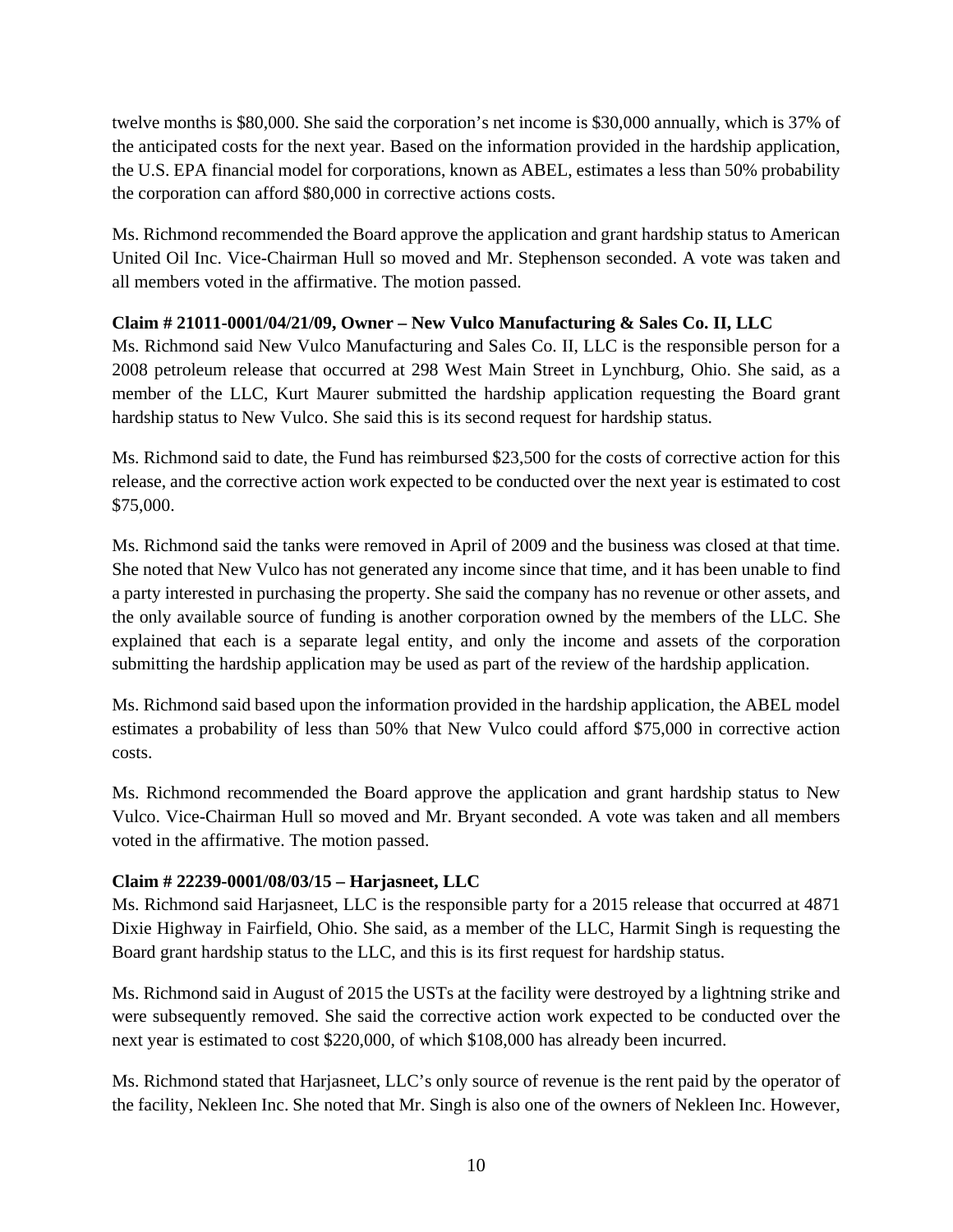each LLC is a separate legal entity, and only the income and assets of the entity eligible to submit claims may be used as part of the review of the hardship application.

Ms. Richmond said based upon the information provided in the hardship application and the U.S. EPA financial capacity test, the ABEL model estimates a probability of less than 50% that Harjasneet, LLC could afford \$220,000 in corrective action costs.

Ms. Richmond recommended the Board approve the application and grant hardship status to Harjasneet, LLC. Vice-Chairman Hull so moved and Mr. Stephenson seconded. A vote was taken and all members voted in the affirmative. The motion passed.

# **Certificates of Coverage – Ratifications:**

Chairman Rocco called upon Ms. Richmond to present the lists of owners who have either been issued or denied a Certificate of Coverage for ratification by the Board.

Ms. Richmond said the lists behind Tabs 8 and 9 are listings of facilities that, since the November Board meeting, had been issued or denied a program year 2014 or 2015 Certificate of Coverage.

Ms. Richmond said the process used to review the fee applications and issue or deny a Certificate of Coverage includes a review for completeness to determine full payment was received; financial responsibility for the deductible has been demonstrated; and the owner has certified with his signature that he is in compliance with the State Fire Marshal's rules for the operation and maintenance of petroleum underground storage tanks. She said if these requirements are met and if the tanks existed in previous years, a Certificate for the subject tanks has been issued to the owner in at least one of the prior two years, then a Certificate of Coverage is issued.

Ms. Richmond explained that if deficiencies or compliance issues are identified, notice is provided to the owner in accordance with the Board's rules. The owner is provided 30 days to respond to the notice with information to correct the deficiency or compliance issue. If correcting information is not received within this time, a determination denying the Certificate of Coverage is issued to the owner.

She said the Board's rules and the Revised Code make provisions for an appeal of the determination. Ms. Richmond said that throughout this process, the Board's staff works with the owner to correct the fee statement record and if necessary, refers the owner to BUSTR to correct the registration record.

Ms. Richmond requested the Board ratify her actions with respect to the issuance of the 2014 program year Certificates of Coverage for the eight facilities included on the list behind Tab 8.

Mr. Hightower moved to ratify the issuance of the 2014 Certificates of Coverage for the facilities listed. Mr. Bryant seconded. A vote was taken and all of the members were in favor. The motion passed.

Ms. Richmond requested the Board ratify her actions with respect to the denial of the 2014 program year Certificates of Coverage for the 16 facilities included on the list behind the Tab 8 green divider page.